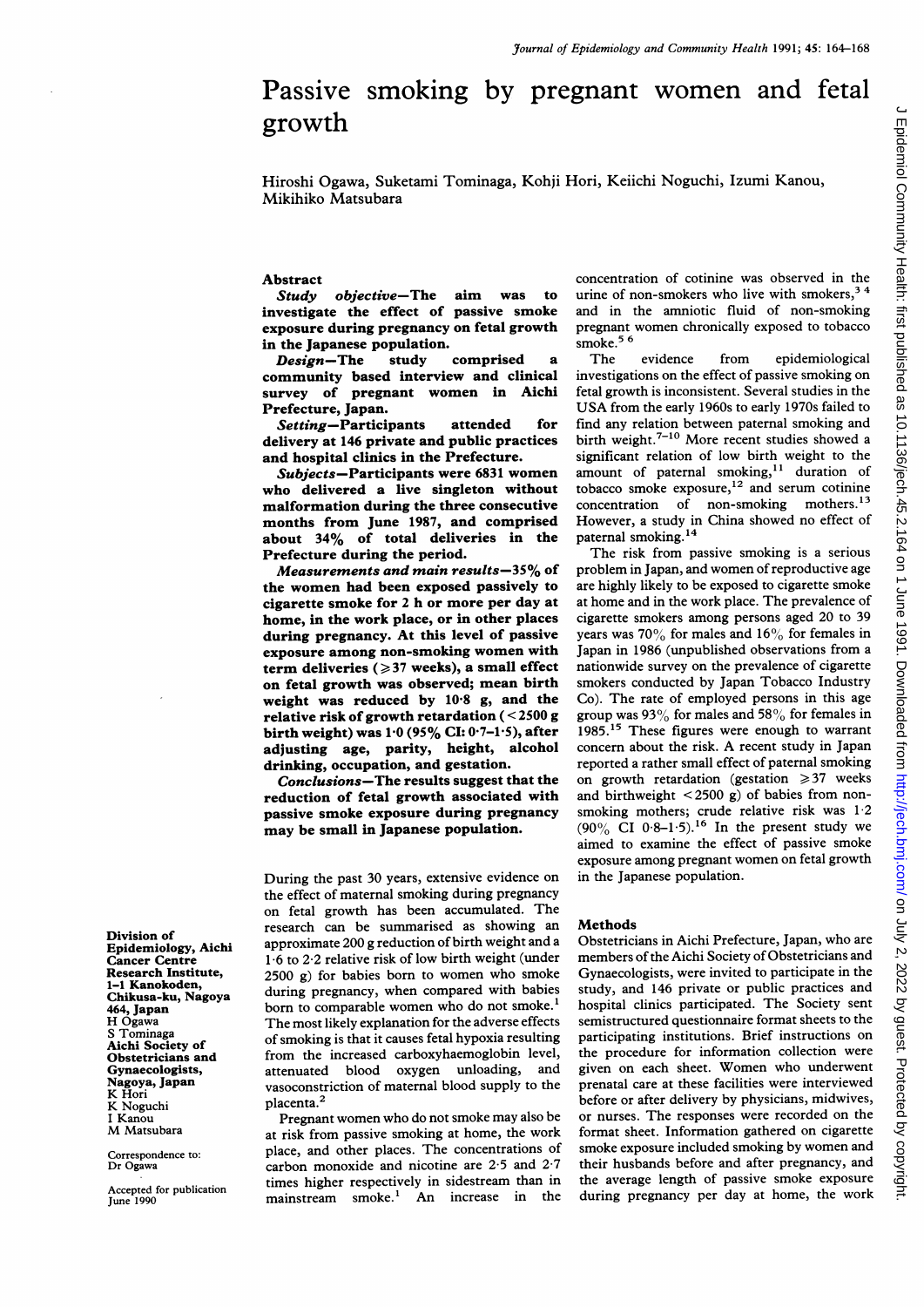Table I Maternal cigarette smoke exposure during pregnancy

place, and other places. Information on alcohol drinking and occupation during pregnancy was also obtained at the interview. Data regarding pregnancy, delivery, and other clinical items were

| Exposure to cigarette smoke       | <b>Subjects</b> | Percent  |
|-----------------------------------|-----------------|----------|
| Passive exposure <sup>a</sup>     |                 |          |
| Never exposed                     | 2453            | 37.8     |
| Exposed                           | 4043            | 62.2     |
| Duration of exposure per day      |                 |          |
| for exposed women:                |                 |          |
| $\leqslant$ 119 min               | 1748            | 43.2     |
| 120-239 min                       | 1102            | 27.3     |
| $\geqslant$ 240 min               | 1193            | 29.5     |
| Smoking of husband                |                 |          |
| Never smoked                      | 2220            | 32.8     |
| Stopped                           | 171             | 2.5      |
| Smoked every day                  | 4369            | 64 6     |
| The amount of cigarettes          |                 |          |
| smoked per day for daily smokers: |                 |          |
| $\leq 19$ cigarettes              | 1330            | $31 - 7$ |
| 20-29 cigarettes                  | 2097            | 50.0     |
| $\geqslant$ 30 cigarettes         | 769             | $18-3$   |
| Active smoking                    |                 |          |
| Never smoked                      | 5784            | 85.5     |
| Stopped                           | 600             | 8.9      |
| Smoked occasionally               | 145             | 2.1      |
| Smoked every day                  | 238             | 3.5      |
| The amount of cigarettes          |                 |          |
| smoked per day for daily smokers: |                 |          |
| $\leq 9$ cigarettes               | 101             | $43 - 7$ |
| 10-19 cigarettes                  | 97              | 42.0     |
| $\geqslant$ 20 cigarettes         | 33              | $14-3$   |

<sup>a</sup> Exposure at home, work place, and other places

Table II Maternal characteristics by cigarette smoke exposure during pregnancy

|                                                                 | Exposure            |                          |                            |                                       |                                |  |  |
|-----------------------------------------------------------------|---------------------|--------------------------|----------------------------|---------------------------------------|--------------------------------|--|--|
| <i><b>Characteristics</b></i>                                   | Active:<br>Passive: | $\overline{\phantom{0}}$ | $+$                        | $\ddot{}$<br>$\overline{\phantom{0}}$ | $\ddot{}$<br>$+$               |  |  |
| The number of subjects<br>$(^{\circ}{}_{0}$ by exposure status) |                     | 4018<br>(62.4)           | 2076<br>(32.2)             | 144<br>(2.2)                          | 201<br>(3.1)                   |  |  |
| Age (years)                                                     |                     |                          |                            |                                       |                                |  |  |
| $\leqslant$ 19                                                  |                     | 0.6                      | 1.3                        | 3.5                                   | 8.0                            |  |  |
| 20–24                                                           |                     | 14.6                     | 22.5                       | 17.5<br>413                           | $24-6$<br>41.7                 |  |  |
| $25 - 29$                                                       |                     | 52.3<br>26.3             | 50.9<br>20.5               | 27.3                                  | $19-1$                         |  |  |
| $30 - 34$<br>$\geqslant$ 35                                     |                     | 6.2                      | 4.8                        | $10-5$                                | 6.5                            |  |  |
|                                                                 |                     |                          |                            |                                       |                                |  |  |
| Mean                                                            |                     | $28 - 2$                 | 27.3                       | 28.3                                  | $26 - 7$                       |  |  |
| SD                                                              |                     | $3 - 8$                  | 3.9                        | 4.5                                   | 48                             |  |  |
|                                                                 |                     |                          | $t = 8.16$                 | $t = 3.131$                           |                                |  |  |
|                                                                 |                     |                          |                            |                                       |                                |  |  |
| Height (cm)                                                     |                     |                          |                            |                                       |                                |  |  |
| ≤149                                                            |                     | 6.0<br>28.9              | $5-7$<br>$28 - 8$          | 7.3<br>35.0                           | 5.7<br>247                     |  |  |
| 150-154                                                         |                     | 38.0                     | 36.3                       | 27.0                                  | 36.6                           |  |  |
| 155–159                                                         |                     | 22.5                     | 24.3                       | $23 - 4$                              | $28 - 4$                       |  |  |
| 160-164<br>$\geqslant$ 165                                      |                     | 4.6                      | 4.9                        | 7.3                                   | 4.6                            |  |  |
|                                                                 |                     |                          |                            |                                       |                                |  |  |
| Mean                                                            |                     | 156.3                    | 156.5                      | $156 - 4$                             | $157-1$                        |  |  |
| SD                                                              |                     | 4.8                      | 49                         | $5-1$                                 | 4.8                            |  |  |
|                                                                 |                     | $t = 1.50$               |                            | $t = 1.37$                            |                                |  |  |
| Parity                                                          |                     |                          |                            |                                       |                                |  |  |
| Nulliparous                                                     |                     | 36.3                     | $48-1$                     | 32.2                                  | 38.6                           |  |  |
| Multiparous                                                     |                     | 63.7                     | $51-9$                     | 678                                   | $61-4$                         |  |  |
|                                                                 |                     |                          | $\chi^2$ = 78.721          |                                       | $\gamma^2 = 1.48$              |  |  |
|                                                                 |                     |                          |                            |                                       |                                |  |  |
| Alcohol                                                         |                     |                          |                            |                                       |                                |  |  |
| Never                                                           |                     | 71.3                     | 61.5                       | $50 - 7$                              | 46.3                           |  |  |
| Stopped                                                         |                     | $16-1$                   | 21.9                       | $23 - 6$                              | 23.9                           |  |  |
| Occasionally                                                    |                     | 12.2                     | $16-2$                     | 22.2                                  | 25.9                           |  |  |
| Every day                                                       |                     | 0.5                      | 0.4<br>$\chi^2$ = 61.161   | 3.5                                   | 4.0<br>$\gamma^2 = 0.86$       |  |  |
|                                                                 |                     |                          |                            |                                       |                                |  |  |
| Occupation                                                      |                     |                          |                            |                                       |                                |  |  |
| Never worked                                                    |                     | 66 1                     | 418                        | $53 - 2$                              | 47.0                           |  |  |
| Stopped to work                                                 |                     | 15.0                     | $20-4$                     | 22.4<br>24.5                          | 20.2                           |  |  |
| Continued/started to work                                       |                     | 18.9                     | 37.7<br>$\chi^2$ = 352.01  |                                       | 32.8<br>$\gamma^2 = 2.80$      |  |  |
|                                                                 |                     |                          |                            |                                       |                                |  |  |
| Smoking of husband                                              |                     |                          |                            |                                       |                                |  |  |
| Never/stopped                                                   |                     | 47.2                     | 18.8                       | 18.4                                  | 5.6                            |  |  |
| Every day                                                       |                     | 52.8                     | 81.2<br>$\chi^2$ = 467.571 |                                       | $\frac{81.6}{\chi^2} = 13.811$ |  |  |
|                                                                 |                     |                          |                            |                                       |                                |  |  |

Active exposure: + (Occasionally/every day), − (Never/stopped)<br>Passive exposure: + (≥2 h), − (<2 h)<br>† p < 0·01

transferred from medical records to the format sheets. Between June <sup>1</sup> and August 31, 1987, 7313 women interviewees delivered (estimated as  $36.1\%$  of the total deliveries in Aichi Prefecture during the period). Of these, 6831 women delivered a live singleton without malformation. These women and babies were the study subjects. The associations between passive smoking and birth weight and the prevalence of growth retardation (  $<$  2500 g birth weight in  $\geq$  37 weeks gestational age) were examined. Multiple linear regression and binary multiple logistic regression were used to adjust for the possible effects of confounding factors.17 <sup>18</sup> In the categorical statistical analysis, passive smoking was defined as exposure to other persons' cigarette smoke for at least 2 h per day at home, the work place, and other places, as in a previous study.<sup>12</sup>

# Results

### CIGARETTE SMOKE EXPOSURE

The rate of passive exposure to cigarette smoke was  $62.2\%$  for at least 1 min per day, and  $35.3\%$ for at least 2 h per day, as shown in table I. Mean exposure time for the exposed women was <sup>3</sup> <sup>1</sup> h per day. The distribution of overall exposure time by place was  $57 \cdot 1\frac{6}{10}$  at home,  $35 \cdot 2\frac{6}{10}$  at the work place, and  $7.7\%$  for other places. The prevalence of smoking among husbands during pregnancy was  $64.6^\circ$ . The mean number of cigarettes smoked by them was 19-6 per day, which was not different from 20.3 per day before pregnancy. About  $30\%$  of women whose husbands smoked during pregnancy were not exposed at all to cigarette smoke at home, and about  $13<sup>0</sup>$  of women whose husbands never smoked were exposed at home. Only about  $6^\circ$  of women smoked cigarettes during pregnancy. More than half of the women who had been smoking before pregnancy stopped smoking after becoming pregnant. Mean gestation at the time of stopping smoking was 8-2 weeks. Mean consumption of cigarettes for daily smokers was  $10.2$  per day, which was significantly less than the  $13.7$  per day before pregnancy  $(p < 0.01)$ .

## CHARACTERISTICS OF PASSIVE SMOKERS

Table II shows that women who were exposed to smoke tended to be young and nulliparous, to drink alcohol, to be employed, and to have smoking husbands, compared with those who were not exposed. This tendency was significant among women who were non-smokers  $(p < 0.01)$ . Therefore, these characteristics were included as possible confounding factors in the multivariate analysis of the association between passive smoking and fetal growth.

### MATERNAL EXPOSURE TO CIGARETTE SMOKE AND FETAL GROWTH

There was a small but statistically significant decrease in birth weight from passive smoke exposure in mothers who had never smoked, while no significant change was observed in smoking mothers who stopped or continued to smoke, as shown in table III. The crude relative risk of growth retardation from passive smoke exposure was almost unity for mothers who had never smoked and also for smoking mothers who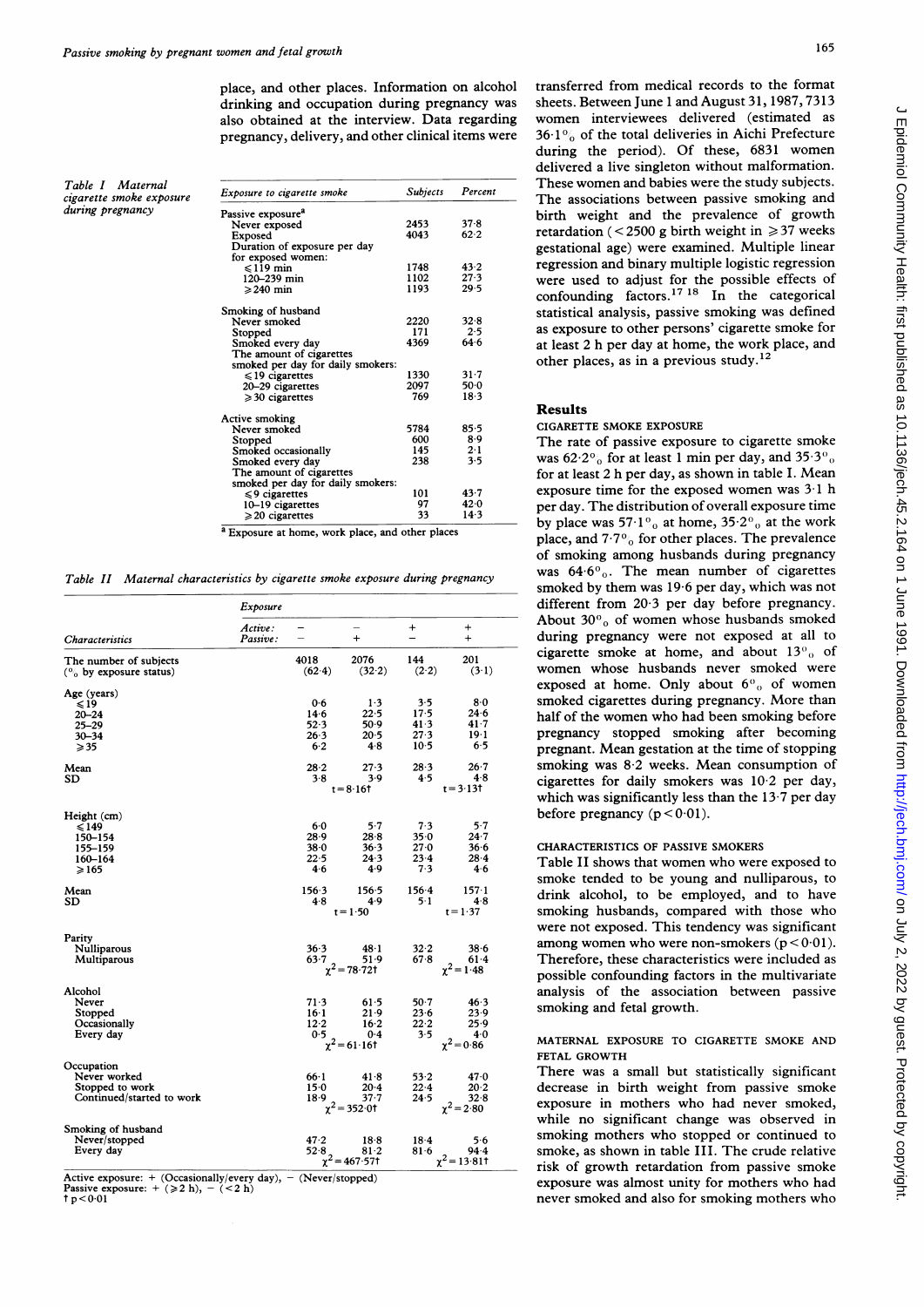Table III Mean birth weights and growth retardation rates by maternal cigarette smoke exposure during pregnancy. Infants with gestational age less than 37 weeks excluded

Table IV Mean birth weight and growth retardation rate by passive smoke exposure in mothers who had never smoked;  $n = 5336$ . Infants with gestational age less than 37 weeks excluded

| Exposure <sup>a</sup><br>[Active Passive] | Number of<br>subiects | Birth weights $(g)$ |            |               | Growth retardation   |       |               |
|-------------------------------------------|-----------------------|---------------------|------------|---------------|----------------------|-------|---------------|
|                                           |                       | Mean                | Difference | $(95\% \ CI)$ | Rate $(\frac{6}{6})$ | RR    | (95% CI)      |
|                                           | 3606                  | 3183                |            |               | 2.8                  | $1-0$ |               |
|                                           | 1730                  | 3159                | $-24*$     | $(2 - 47)$    | 3.0                  | $1-1$ | $(0.8 - 1.5)$ |
|                                           | 243                   | 3140                |            |               | $2 - 1$              | 1·0   |               |
| $\div$                                    | 275                   | 3155                | 15         | $-50 - 81$    | 3.6                  | $1-8$ | $(0.6 - 5.3)$ |
|                                           | 138                   | 3108                |            |               | 4.3                  | 1·0   |               |
|                                           | 183                   | 3113                | 5          | $-79 - 89$    | 4.4                  | 1.0   | $(0.3 - 3.0)$ |

RR = relative risk  $* p < 0.05$ 

| Passive exposure<br>to cigarette<br>smoke per dav |                 | Birth weight $(g)$ |            |               | Growth retardation |            |               |
|---------------------------------------------------|-----------------|--------------------|------------|---------------|--------------------|------------|---------------|
|                                                   | <b>Subjects</b> | Mean               | Difference | $(95\% \ CI)$ | Rate $(% )$        | RR.        | (95% CI)      |
| Never exposed                                     | 2149            | 3176               |            |               | 2.9                | $1-0$      |               |
| < 2 h                                             | 1457            | 3193               | 17         | $-9 - 42$     | 2.7                | 0.9        | $(0.6 - 1.4)$ |
| $2 - 3 h$                                         | 859             | 3166               | $-10$      | $-19 - 41$    | 2.9                | $1-0$      | $(0.6 - 1.6)$ |
| $\geqslant 4h$                                    | 871             | 3152               | $-24$      | $-5 - 54$     | $3-1$              | $1\cdot 1$ | $(0.7 - 1.7)$ |
| $RR = relative risk$                              |                 |                    |            |               |                    |            |               |

RR = relative risk

smoking, the risk was rather high, but not adjusted relative risk was  $1.0$  (95% CI:0.7-1.5) in significant. Table IV shows <sup>a</sup> more detailed mothers who had passive exposure for 2 h or more analysis of the effect on fetal growth for mothers per day. This was almost the same as the crude who had never smoked. No statistically significant relative risk in table III. When active smoking by reduction of birth weight was observed at any mothers was included as an independent variable level of passive smoke exposure. A dose-response in the binary logistic regression analysis, the relationship between passive smoke exposure and adjusted relative risk was  $1.6$  (95% CI:0 9-2.8, birth weight was not statistically significant. The  $0.05 < p < 0.10$  for occasional and daily smokers. relative risk of growth retardation by passive smoke exposure was also not significant.

continued to smoke. For those who stopped exposure was observed, as shown in table VI. The

Table V shows that passive smoke exposure was selection bias or recall bias. Study subjects were not significantly related to birth weight. Adjusted pregnant women who received perinatal care from not significantly related to birth weight. Adjusted pregnant women who received perinatal care from weight reduction from passive smoke exposure for obstetricians. As almost all deliveries in Aichi weight reduction from passive smoke exposure for obstetricians. As almost all deliveries in Aichi two hours or more was  $10.8$  g, which was nearly Prefecture were attended by physicians (98.2% in two hours or more was 10.8 g, which was nearly half of the crude weight reduction in table III. In a 1987 official report), there was little chance of another multiple regression analysis for all selection bias due to medical care. The present another multiple regression analysis for all mothers, in which active and passive smoking study covers about one third of all deliveries in were treated as continuous variables by using the Aichi Prefecture during the study period. This number of cigarettes smoked per day and may not be enough to warrant <sup>a</sup> generality from exposure time per day respectively, the adjusted the study results, but we do not think that the weight reduction was 56.0 g for active smoking of results can be explained by selection bias.

A binary logistic regression analysis of growth retardation was conducted for mothers who had outcome. However, we would expect that where never smoked. No effect due to passive smoke low birth weight or growth retardation had

**Discussion** MULTIVARIATE ANALYSIS The present study showed <sup>a</sup> rather small effect A multiple regression analysis of birth weight was due to passive smoke exposure on fetal growth. It conducted for mothers who had never smoked. is difficult to account for the results in terms of is difficult to account for the results in terms of 10 cigarettes per day.<br>A binary logistic regression analysis of growth influenced in their responses by the delivery

| Table V Multiple linear   |
|---------------------------|
| regression analysis on    |
| birth weight in mothers   |
| who had never smoked;     |
| $n = 5336$ . Infants with |
| gestational age less than |
| 37 weeks excluded. The    |
| mean and modal values     |
| were substituted for 115  |
| cases with missing data   |
| for factors               |

Table VI Binary logistic regression analysis of growth retardation in mothers who had never smoked:  $n = 5336$ . Infants with gestational age less than 37 weeks excluded. The mean and modal values were substituted for 115 cases with missing data for factors

| Factors                                                                              | (Unit)                                                                                                                                                                                                                                                           | Coefficients                                                                   | (SEM)                                                                       | T values                                                         |
|--------------------------------------------------------------------------------------|------------------------------------------------------------------------------------------------------------------------------------------------------------------------------------------------------------------------------------------------------------------|--------------------------------------------------------------------------------|-----------------------------------------------------------------------------|------------------------------------------------------------------|
| Passive smoking<br>Age<br>Parity<br>Height<br>Alcohol<br>Occupation<br>Gestation age | $(^0<2 h, ^1\geq 2 h)$<br>vears)<br><sup>'U</sup> nulliparous, 'parous)<br>(cm)<br><sup>1</sup> stopped, <sup>2</sup> occasionally, <sup>3</sup> every day)<br>never,<br><sup>0</sup> never, <sup>1</sup> stopped, <sup>2</sup> continued or started)<br>(weeks) | $-10.755$<br>7.070<br>111.902<br>$12 - 589$<br>$-0.938$<br>$-3.148$<br>101.657 | (10.914)<br>(1-448)<br>(11-591)<br>(1.041)<br>(6.857)<br>(6.247)<br>(4.251) | 0.99<br>4.881<br>9.651<br>$12.09$ t<br>0.14<br>0.50<br>$23.92$ t |
| Constant = $3045.8$<br>$R^2 = 0.38$<br>tp < 0.01                                     |                                                                                                                                                                                                                                                                  |                                                                                |                                                                             |                                                                  |

 $Coefficient$  *Adjusted*<br>(β) *RR* Factor (Risk category) (B)  $RR$  95% CI Passive smoking Age Parity Height Alcohol **Occupation Gestation**  $\overline{RR}$  = relative risk (2 h or more) (35 years or more) (nulliparous)  $(154 \text{ cm or less})$ (drank every day/occasionally) (continued/started)  $(38$  weeks or less)  $0.034$ -0 175 0-720 0 752 0 111 -0 156 <sup>1</sup> 715  $\begin{array}{llll} 1\cdot 0 & \quad & 0 \cdot 7\! -\! 1 \cdot 5 & \quad & 0 \cdot 4\! -\! 1 \cdot 8 & \quad & 1 \cdot 5\! -\! 2 \cdot 9 & \quad & 1 \cdot 5\! -\! 3 \cdot 0 & \quad & 1 \cdot 1 & \quad & 0 \cdot 7\! -\! 1 \cdot 8 & \end{array}$  $0.9$ <br>  $0.9$ <br>  $0.6-1.3$ <br>  $0.6-1.3$ <br>  $0.6-1.3$  $4.0 - 7.8$ 

95% CI = EXP (β ± 1·96SEM)<br>t p < 0·01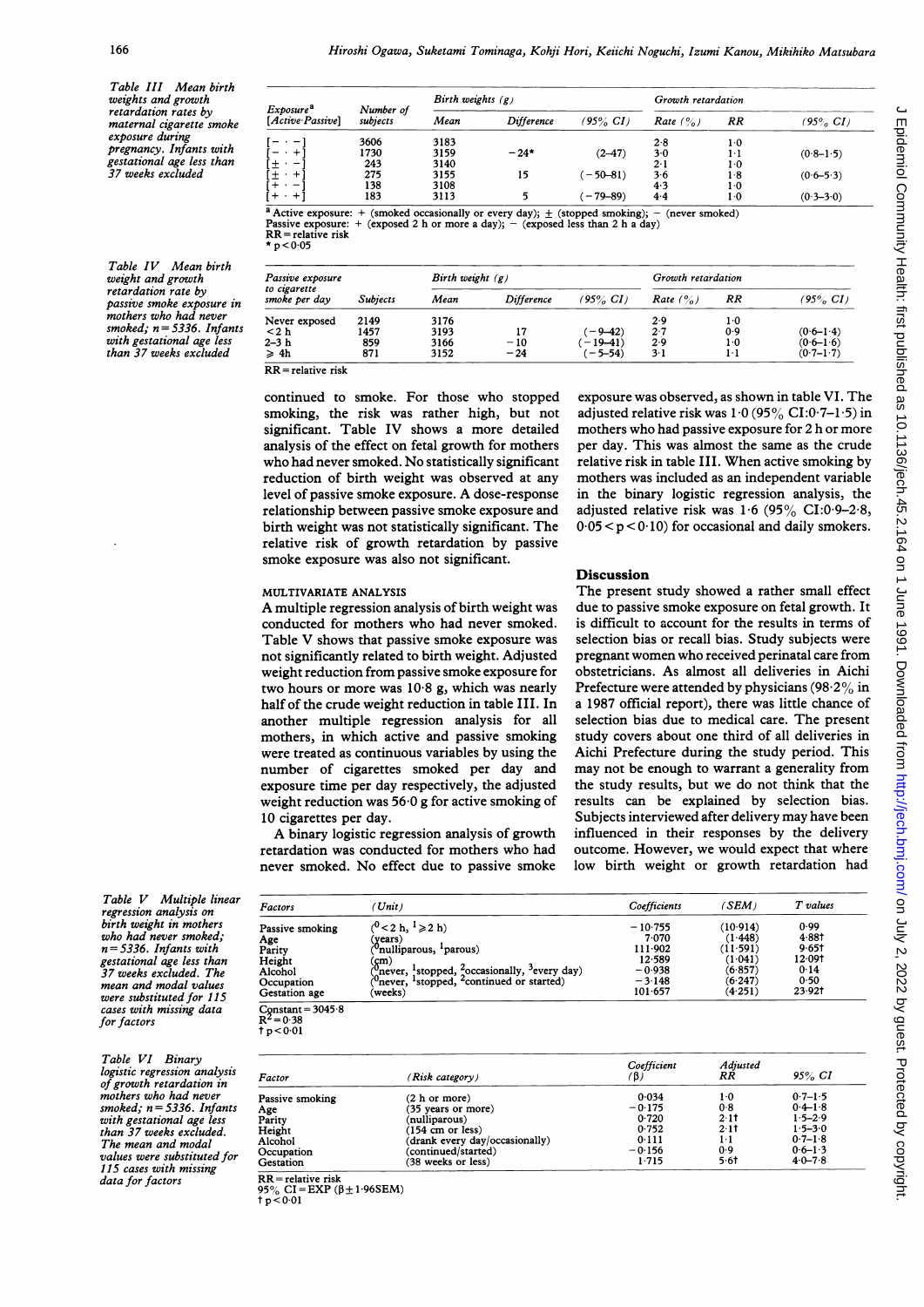occurred, subjects would tend to overstate rather than understate their exposure to passive smoke. This would cause an apparent increase in the effect of passive smoke exposure and so could not explain the rather small effect observed in the present study.

The crude effect of passive smoke exposure on birth weight reduction was found to be statistically significant, but the effect was eliminated by adjustment for confounding factors. Multivariate analysis of birth weight showed significant effects of parity and age (table V). These factors were also significantly associated with passive smoke exposure. Therefore the observed crude effect can probably be explained by the younger age at birth and the higher proportion of first deliveries for passively exposed mothers (table I).

Many previous studies investigated the effect of passive smoking on fetal growth in terms of paternal smoking habits. In the present study, women were asked the average duration of passive exposure to cigarette smoke each day at home, the work place, and other places, in addition to the smoking status of their husbands. Cross tabulation of these two indices revealed that about 30% of the women with husbands who smoked daily reported no passive exposure at all at home, and that  $13\%$  of the women with non-smoking husbands reported passive exposure at home. Some husbands probably refrain from smoking at home for the health of their pregnant wife and unborn child, and some pregnant women must be exposed to cigarette smoke at home from persons other than their husbands. These results suggest that an estimation of passive exposure using only<br>paternal smoking involves a sizable smoking involves a sizable miscalculation. Furthermore, about one third of the total passive exposure time was at the work place. These results suggest that the paternal smoking habit may be an inadequate index of maternal passive exposure to cigarette smoke.

Some of the previous studies included babies from preterm deliveries in their examinations of babies with low birth weight. The present study excluded babies with a gestation age of less than 37 weeks, because it was difficult to be certain whether the lower birth weight of these babies was due to growth retardation or shorter gestation periods, and because of confounding factors such as pregnancy complications which may be related to premature birth.

The results of the present study suggest that maternal passive smoke exposure has a small effect on fetal growth. Adjusted weight reduction from passive exposure for 2 h or more was  $10.8 g$ , which was equivalent to the adjusted reduction from active smoking of two cigarettes per day, and the adjusted relative risk of growth retardation from passive exposure for 2 h or more was almost unity. A biochemical assay study of passive smoking in the general population in Japan showed that urinary cotinine concentration for non-smokers living with heavy smokers who consumed more than 40 cigarettes per day was nearly identical to that for smokers of less than three cigarettes per day.<sup>3</sup>

A recent study in the USA reported an adjusted weight reduction of 24 g and an adjusted relative risk of growth retardation of 2.2 for full term

deliveries by non-smoking mothers who had passive smoke exposure of 2 h or more per day.<sup>12</sup> These values are higher than the corresponding values of  $10.8$  g and  $1.0$ , respectively, in the present study. Another recent study, from Denmark, showed much stronger effect of passive smoking; mean birth weight in non-smoking mothers was reduced by 120 g per pack of cigarettes smoked per day by the father.<sup>11</sup>

Some part of the smaller effects of passive smoking in the present study and other studies in Japan<sup>16</sup> and China<sup>14</sup> might be attributed to lower concentrations of carbon monoxide and nicotine in cigarette smoke which is inhaled by pregnant women. Japanese women may be more conscious about health maintenance during pregnancy than women in Western countries, perhaps through traditional Asian sociocultural norms which put <sup>a</sup> special pressure on women of reproductive age to maintain good health. The prevalence of smoking and alcohol drinking was only  $5.6\%$  and  $15\%$  in the present study. This is far lower than  $32\%$  and  $69\%$  respectively in the American study,<sup>12</sup> and  $40\%$  and 59% respectively in the Danish study.<sup>11</sup> The rate of passive smoke exposure for <sup>2</sup> h or more per day was  $35\%$  in the present study, which is lower than  $44\%$  in the USA,<sup>12</sup> contrary to the high prevalence of young adult male smokers in Japan, In addition it was found in the present study that about  $61\%$  of smoking mothers had stopped smoking by about 8 weeks of gestation, and that about  $30\%$  of women living with a smoking husband reported no passive smoke exposure at home. These findings suggests a stronger health consciousness in Japanese pregnant women.

The actual amount of passive exposure may be related not only to exposure time, but also to the concentration of the residual smoke in <sup>a</sup> room, which is dependent on ventilation, room size, building materials, number of persons smoking, and smoking behaviour. As these conditions may be different among countries, an international comparative study using biochemical marker assays of passive smoke exposure for pregnant women is needed.

Although this study did not show a significant effect of passive exposure on fetal growth, it is expected from our results that heavy exposure does induce a reduction in fetal growth, just as active smoking does. Therefore passive smoking of pregnant women is an important public health issue, especially in Japan where the prevalence of cigarette smokers among young adults is high.

We are grateful to the members of the Aichi Prefectural Society of Obstetricians and Gynaecologists for their cooperation with this research.

- <sup>1</sup> US Department of Health, Education, and Welfare. Smoking and health: a report of the Surgeon General. Washington DC: US PHS, 1979, DHEW Publication No.
- (PHS) 79–50066.<br>
2 Abel EL. Smoking during pregnancy: a review of effects on<br>
growth and development of offspring. *Hum Biol* 1980; 52:<br>
593–625.
- 3 Matsukura S, Taminato T, Kitano N, et al. Effects of environmental tobacco smoke on urinary cotinine excretion<br>in nonsmokers: evidence for passive smoking. *N Engl J Med*<br>1984; **31**1: 828–32.
- <sup>4</sup> Feyerabend C, Higenbottom T, Russell MAH. Nicotine concentrations in urine and saliva of smokers and non-
- smokers. BMJ 1982; 284: 1002-4. <sup>5</sup> Andresen BD, Ng KJ, Iams JD, Bianchine JR. Cotinine in amniotic fluids from passive smokers. Lancet 1982; i: 791-2